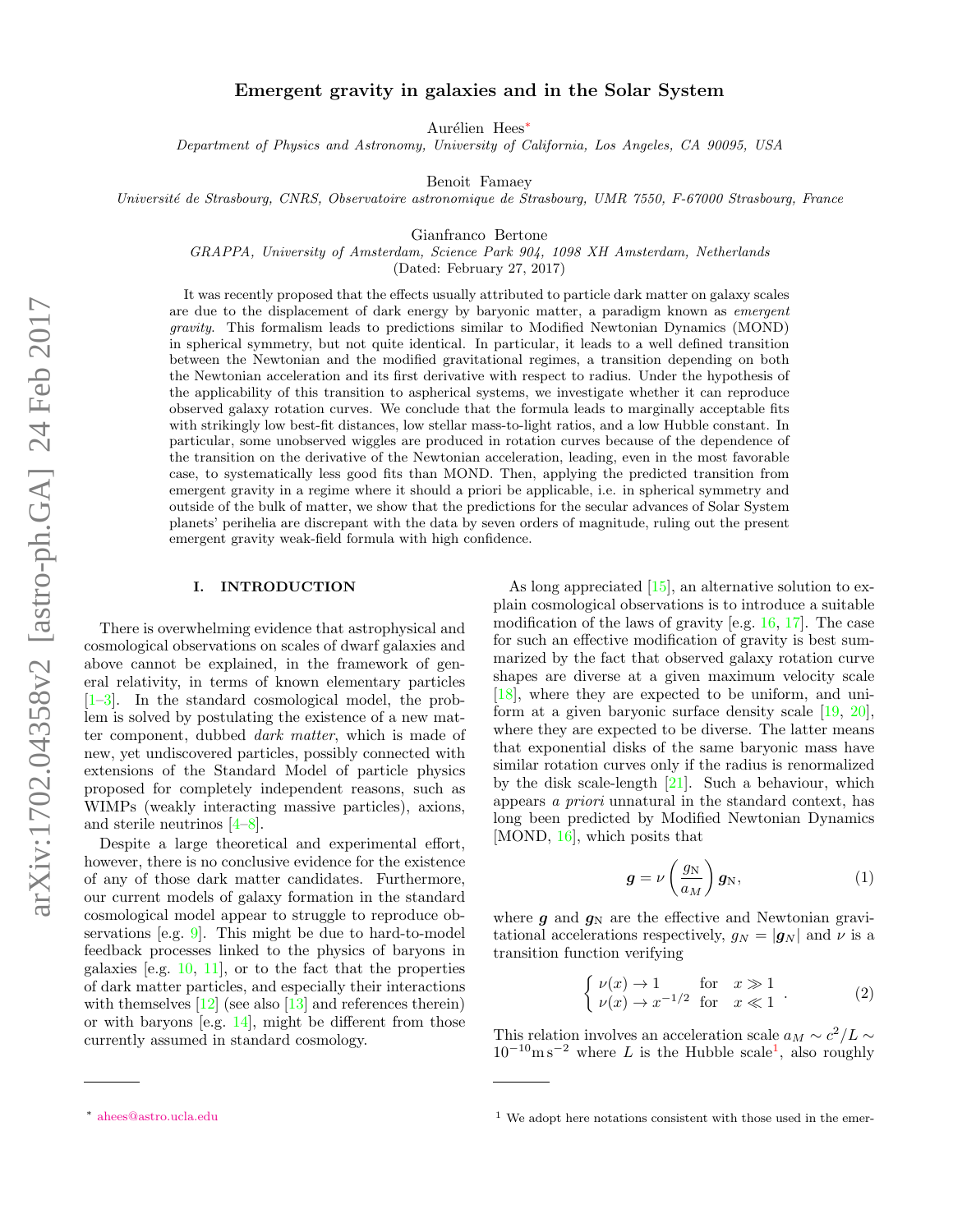corresponding to the curvature radius corresponding to the  $z = 0$  dark energy content of the Universe. Note that, outside of spherical symmetry, this formula cannot be correct and classical MOND theories rather modify the Poisson equation, following the stationary action principle for a modified Lagrangian of gravitation involving this acceleration constant  $[19]$ , which allows us to make detailed simulations outside of spherical symmetry [e.g., [22,](#page-8-17) [23\]](#page-8-18). Nevertheless, for galaxy rotation curves fits, the difference between the pristine formula from Eq.  $(1)$ and the actual modification of gravity prediction is small enough [\[24\]](#page-8-19), so that Eq. [\(1\)](#page-0-2) is commonly used to predict galaxy rotation curve shapes.

Inspired by the success of the MOND formalism on galaxy scales, a framework in which a similar relation naturally emerges was recently proposed [\[25\]](#page-8-20). The core idea dates back to the realization by Milgrom [\[26\]](#page-8-21) that a redefinition of inertia as being proportional to the vacuum temperature seen by an accelerated observer could naturally lead to the MOND relation, since such an observer in a de Sitter universe sees a non-linear combination of the Unruh vacuum radiation and of the Gibbons-Hawking radiation due to the cosmological horizon. A slightly more fundamental (albeit currently not really full-fledged, see [\[27\]](#page-8-22)) approach was then proposed by Verlinde [\[25\]](#page-8-20), in which gravity emerges from the entanglement entropy of the vacuum. In this picture, de Sitter space corresponds to a set of metastable quantum states carrying the entropy associated with the cosmological horizon, and the positive dark energy is caused by the slow thermalization of the emergent spacetime. In the presence of baryonic matter, this dark energy is slightly "displaced" which leads to an effective modification of gravity in the low acceleration regime, below  $\sim c^2/L$ . In this regime, the apparent dark matter mass  $M_D$  appears as directly related to the baryonic one. In spherical symmetry, this formalism leads to predictions that are essentially similar to those of MOND, but not quite identical. In particular, it predicts a well-defined transition between the classical and the low-acceleration modified gravitational regimes, a transition depending on both the Newtonian acceleration and its first derivative with respect to radius. This formalism has already been successfully confronted with galaxy-galaxy lensing data [\[28\]](#page-8-23), distance luminosity and baryon acoustic oscillations [\[29\]](#page-8-24) and dwarf spheroidal galaxies [\[30\]](#page-8-25), and has encountered some problems in galaxy clusters [\[31\]](#page-8-26), akin to those of MOND at these scales [\[32,](#page-8-27) [33\]](#page-8-28).

Here, we set out to estimate the generic consequences of emergent gravity for the predictions of galaxy rotation curve shapes, with the caveat that the formalism might not be fully applicable *per se* outside of spherical symmetry, and we also quantify criticisms already made at the qualitative level [\[27\]](#page-8-22) regarding its predictions in the Solar System, where the predictive formula from emergent gravity should be fully applicable.

## II. THE MOND AND EMERGENT GRAVITY TRANSITIONS

In MOND, neither the exact value of the acceleration constant nor the shape of the transition function are hardwired into the paradigm. Hence there is a little bit of freedom in choosing those to best reproduce galaxy rotation curves. In Hees *et al.*  $[34]$ , we combined galaxy rotation curves and Solar System data to put constraints on the transition function  $\nu$ , and showed that one class of functions allowed us to fit rotation curves while es-caping Solar System constraints<sup>[2](#page-1-0)</sup>. One function which is representative of this family is

<span id="page-1-2"></span>
$$
\nu_{\text{MOND}}(x) = \left(1 - e^{-x^2}\right)^{-1/4} + \frac{3}{4}e^{-x^2},\tag{3}
$$

and has been shown to reproduce galaxy rotation curves well, especially when including the contribution of the external field effect [\[34\]](#page-8-29).

In emergent gravity, the apparent dark matter mass  $M_D$  is directly related to the baryonic mass  $M_B$  (see Eq.  $(7.40)$  from  $[25]$  through

$$
\int_0^r \frac{GM_D^2(\tilde{r})}{\tilde{r}^2} d\tilde{r} = M_B(r) a_M r \,, \tag{4}
$$

with  $a_M$  a constant acceleration scale in principle accurately defined as  $a_M = c^2/6L = cH_0/6$ . Within this theory, the total gravitational acceleration can be written in a MOND-like form using the following transition function

<span id="page-1-1"></span>
$$
\nu_{\rm EG}(x, x', r) = 1 + \sqrt{\frac{3}{x} + \frac{x'r}{x^2}},\tag{5}
$$

which depends explicitly on the radius  $r$  and on the radial derivative  $x'$  of the Newtonian gravitational acceleration.

In the following sections, we will quantify the observational consequences of this transition function in galaxies and the Solar System. One aspect of emergent gravity which is not completely clear is whether it would lead to an external field effect similar to that of MOND. In the next section, we will show the predictions for galaxy rotation curves with and without such an effect.

# III. ROTATION CURVE FITS

In this section, we produce traditional fits to rotation curves [\[34,](#page-8-29) [36](#page-8-30)[–40\]](#page-8-31) using the emergent gravity paradigm

gent gravity framework. In the MOND context, the acceleration constant is rather usually denoted as  $a_0$ .

<span id="page-1-0"></span><sup>2</sup> Note that the empirically successful transition in Equation (4) of [\[35\]](#page-8-32) is excluded by Solar System constraints in modified gravity versions of MOND, as it corresponds to  $\hat{\nu}_1$  in Tab. 2 of [\[34\]](#page-8-29).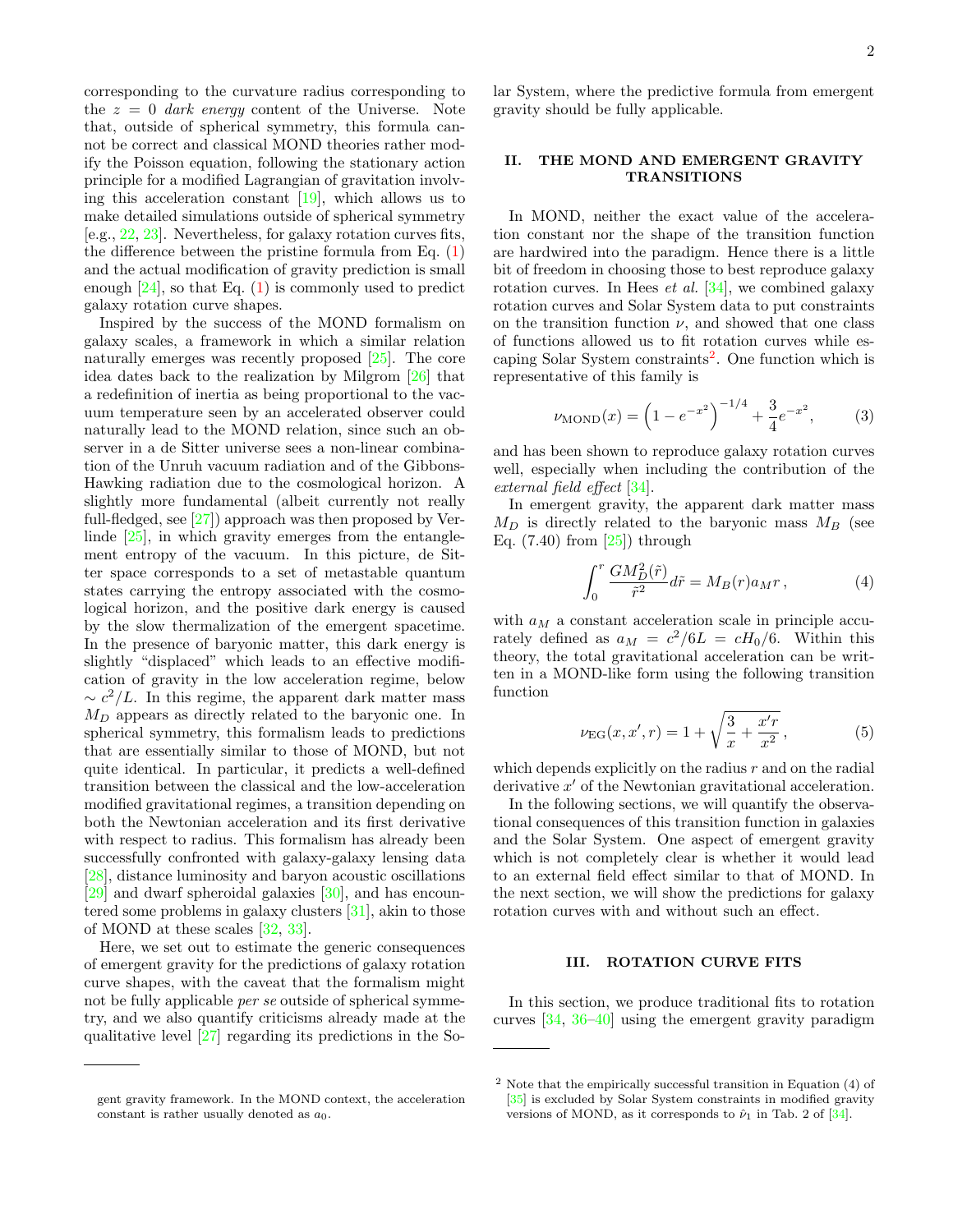described by the transition function from Eq. [\(5\)](#page-1-1). We have to assume here that, as is the case in MOND, the predictions outside of spherical symmetry do not deviate too much from the spherically symmetric solution. Three different scenarios are then considered: (i) a scenario where the value of the acceleration scale  $a_M = cH_0/6$ is fixed by using existing local measurements of the Hubble constant  $[41]$ ; (ii) a scenario where the acceleration scale  $a_M$  is left free; and (iii) a scenario where the external field effect is also considered. In order to compare our results with results obtained with the MOND phenomenology, we also produce a fit using the MOND transition function from Eq. [\(3\)](#page-1-2).

We use the same rotation curve data as in [\[34\]](#page-8-29), for 27 dwarf and low surface brightness galaxies thoroughly described in Swaters et al. [\[42\]](#page-8-34). Our fit includes one global parameter, the acceleration scale  $a_M$ , and two local galactic parameters: the individual R-band stellar mass-to-light (M/L) ratio  $\Upsilon_q$  and a relative rescaling of the distance to the different galaxies  $d_g$  (the indices g refer to a particular galaxy and indicate that the parameters are local parameters) within the errors of the estimated distance. In addition, the third scenario includes an additional external Newtonian field  $g_{Neg}$  for each galaxy.

The predicted rotation velocity  $V$  at radius  $R_i$  is given by

$$
V(R_i d_g; a_M, \Upsilon_g, d_g) = \sqrt{R_i d_g g(R_i; a_M, \Upsilon_g)}, \quad (6)
$$

where  $\Upsilon_g$  is the stellar M/L ratio,  $d_g = D_g/D_{g,0}$  where  $D_g$  is the distance used here and  $D_{g,0}$  the distance given in Tab. 1 of  $[42]$ . The norm of the gravitational field g is determined by Eq.  $(1)$  with the transition function from Eq. [\(5\)](#page-1-1), and the Newtonian gravitational field can be expressed in terms of the Newtonian velocities as

$$
g_N(R_i, \Upsilon_g) = \frac{V_{\text{gas}i}^2}{R_i} + \Upsilon_g \frac{V_{\star i}^2}{R_i},\tag{7}
$$

where  $V_{\text{gas}i}$  and  $V_{\star i}$  are the contribution of the gas and of the stellar disk (at radius  $R_i$ ) to the rotation curves calculated in the Newtonian framework without dark matter. In what precedes, we have used the fact that the Newtonian observed velocities due to the gas and to the stellar disk are rescaled as  $\propto \sqrt{d}$  with a distance rescaling. Similarly, the measured radial distances  $R_i$  are rescaled proportionally to  $d$ . The transition function from Eq.  $(5)$ requires an estimation of the derivative of  $g_N$  trivially given by

$$
g'_{N}(R_{i}, \Upsilon_{g}) = -\frac{g_{N}(R_{i}, \Upsilon_{g})}{R_{i}} + 2\frac{V_{\text{gas}i}V'_{\text{gas}i}}{R_{i}} + 2\Upsilon_{g}\frac{V_{\star i}V'_{\star i}}{R_{i}}.
$$
(8)

Note that the quantity  $R_i g'_N$  appearing in the expression of the transition function from Eq. [\(5\)](#page-1-1) is independent of the rescaling factor d.

The procedure to analyze the data is identical to the ones presented in details in [\[34\]](#page-8-29). In a first step, a leastsquare fit of the global acceleration scale  $a_M$  and of the local  $\Upsilon_g$  and  $d_g$  parameters is performed using a subset of 19 galaxies. The galaxies not considered in this step have been identified to experience an hypothetical external field effect that may bias the estimation of  $a_M$  (see the discussion in  $[34]$ . In a second step, using the optimal value of  $a_M$  previously obtained, we perform a Bayesian inference for the parameters  $\Upsilon_q$  and  $d_q$  (the parameter  $g_{Neg}$  is included in the third scenario). During the analysis, we always impose the scaling of the distance to be between 0.7 and 1.3 and the stellar M/L ratios to have values included between 0.3 and 5 (in units of  $(M/L)_{\odot}$ ). Furthermore, we also use a Gaussian prior (characterized by a mean of 1 and a standard deviation of 0.1) on the parameters  $d_q$ .

#### <span id="page-2-0"></span>A. Using a fixed value of the Hubble constant

In emergent gravity, the acceleration scale  $a_M$  is directly related to the Hubble constant through  $a_M$  =  $cH<sub>0</sub>/6$ . In this section, we fix the value of the acceleration scale by using the estimation  $H_0 = 73.24 \text{ km/s/Mpc}$ obtained from local galaxy distance scales in [\[41\]](#page-8-33), which corresponds to  $a_M = 1.2 \times 10^{-10}$  m/s<sup>2</sup>. The optimal values and the 68% confidence intervals for the local parameters  $\Upsilon_g$  and  $d_g$  are presented in Tab. [I.](#page-6-0) For the majority of the galaxies, the distance scale factor is lower than unity, indicating that within the emergent gravity paradigm, all galaxies should be much closer than their current observational estimate. The reduced chi-square for the fit including the 27 galaxies is equal to 7.1, i.e. unacceptably high. The red, dashed curves in Fig. [1](#page-3-0) show the optimal rotation curves obtained for each galaxy. It is interesting to note that emergent gravity produces too large wiggles in some galaxy rotation curves: UGC7524, UGC8490, UGC 11707 are the most striking cases. This feature is due to the contribution arising from the derivative of the Newtonian gravitational acceleration in the transition function from Eq. [\(5\)](#page-1-1). When wiggles exist in the Newtonian rotation curves, the derivative term tends to artificially amplify those in the predicted emergent gravity rotation curves. The conclusion from this fit is that using a value of  $a_M$  coming from local measurements of the Hubble constant is incompatible with observations of galactic rotation curves. Therefore, in the following section, we will relax this assumption.

#### <span id="page-2-1"></span>B. No prior on the acceleration scale

One can argue that the value of the Hubble constant inferred from different data in the context of emergent gravity may differ from its estimation assuming General Relativity. Alternatively, some small tweaks in the emergent gravity formalism could perhaps change the 1/6 factor in some smaller factor, while not changing the general formula. This could for instance be a conceivable consequence of moving from spherical symmetry to ax-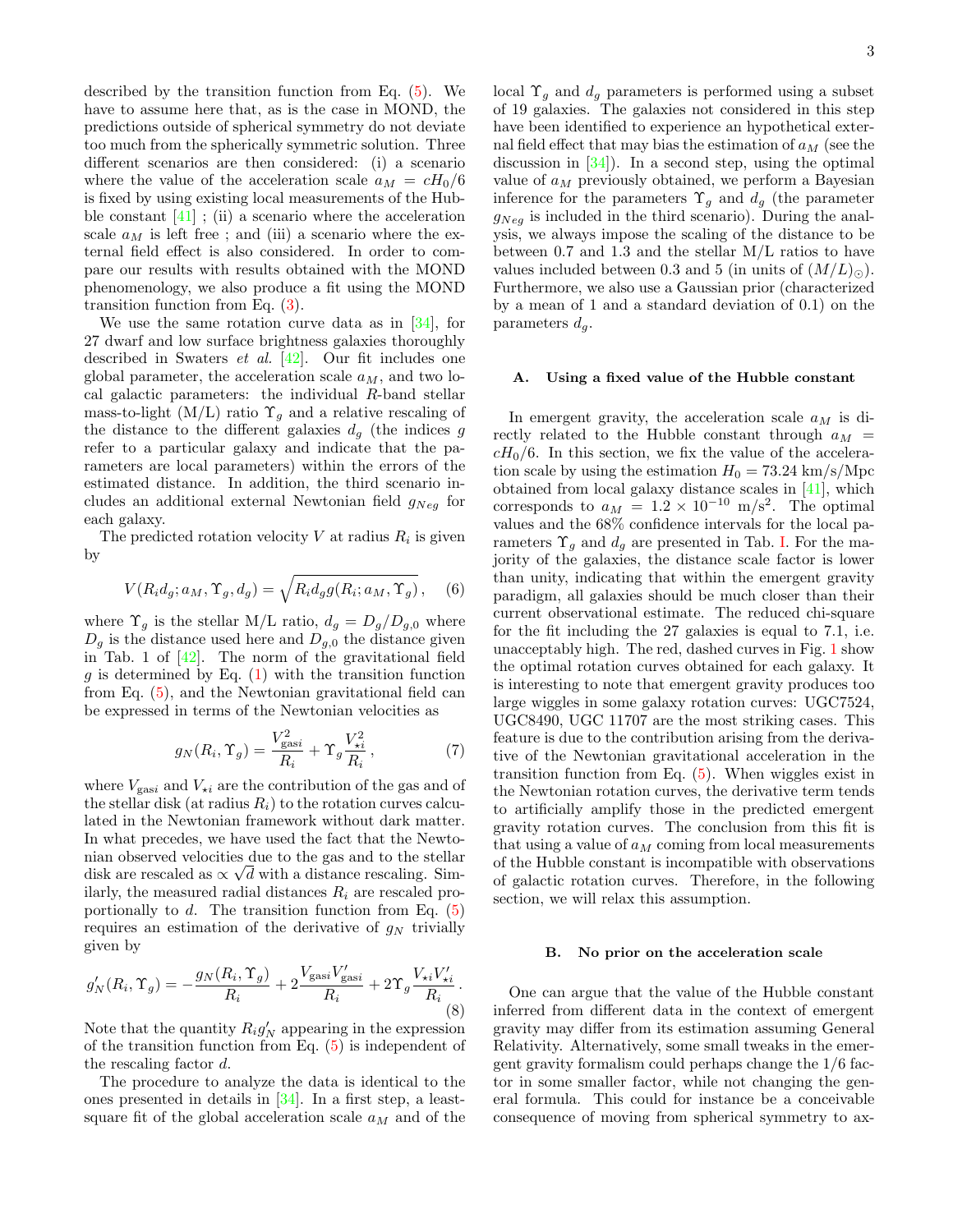

<span id="page-3-0"></span>FIG. 1. Results of the fit using the emergent gravity ( $\nu_{EG}$ ) without any external field effect. The red, dashed curves correspond to a fit using a fixed value for  $a_M$  motivated from local measurements of  $H_0$  [41] while the continuous green curves are related to a fit without any prior on the  $a_M$  parameter. Since the optimal fits do not necessarily produce the same distance scale factor, the radial scales may not be the same. On the top of the plots we mention the radial scale obtained with the prior (corresponding to the dashed red lines), at the bottom of the plots we mention the radial scale obtained without any prior (corresponding to the green solid lines).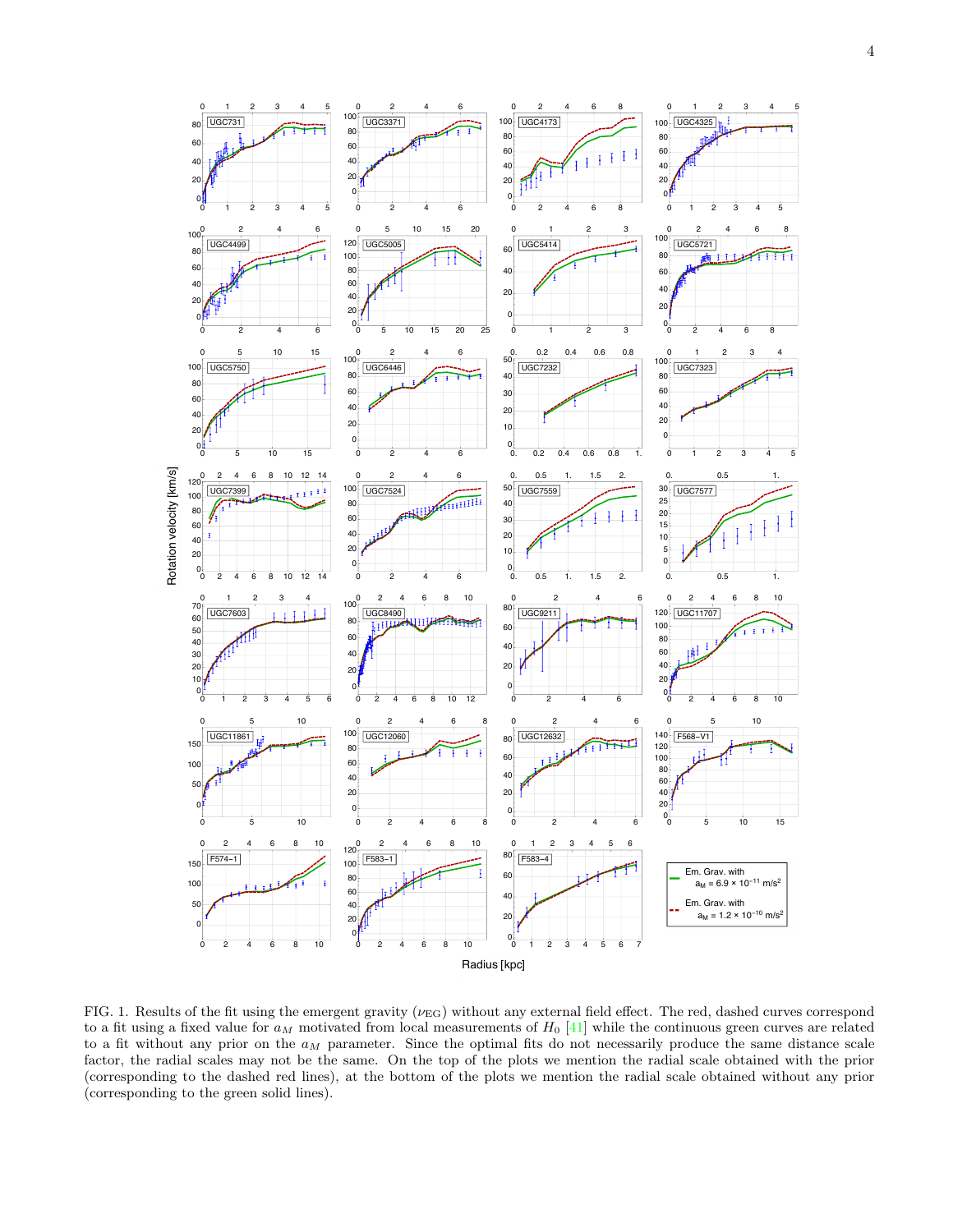isymmetry. If this would be the case, the value of  $a_M$ used in the previous section may bias the result. Therefore, we produce a global fit more favorable to emergent gravity, where the acceleration scale is left as a free parameter. First, we use the local estimate of the Hubble constant and its uncertainties as a prior, and get a best-fit value  $a_M = 8.6 \times 10^{-11}$  m/s<sup>2</sup> corresponding to  $H_0 = 6a_M/c = 52.9$  km/s/Mpc and a reduced chi-square of 5.1. Then, we let the parameter  $a_M$  as completely free (no prior). The optimal acceleration scale is then given by  $6.9 \times 10^{-11}$  m/s<sup>2</sup>, which corresponds to an Hubble constant of  $H_0 = 42.6 \text{ km/s/Mpc}$ . This value is significantly lower than the ones obtained from local measurements [\[41\]](#page-8-33) or from Planck observations [\[43\]](#page-8-35).

The reduced chi-square for this fit with no prior on  $a_M$  is 4.4, showing an improvement with respect to the fit presented in the previous section. The optimal values and the 68% confidence intervals for the local parameters  $\Upsilon_g$  and  $d_g$  are presented in Tab. [I.](#page-6-0) Globally, these values are slightly higher than the corresponding ones obtained in the previous section, which is coming from a correlation with  $a_M$ , but they are still much lower than expected on average. The optimal rotation curves are the green, solid curves displayed on Fig. [1.](#page-3-0) Several curves are marginally improved with respect to the fit produced using a prior on  $a_M$ , like for instance UGC4173, UGC4499, UGC5414, UGC5721, UGC7559, or UGC7577. The inconvenient wiggles are still present (UGC7524, UGC8490, UGC 11707).

#### <span id="page-4-0"></span>C. Including an external field effect

Within the MOND paradigm, it is known that the external field in which the system is embedded impacts the local gravitational dynamics [\[16\]](#page-8-11). This external field effect which appears even for a constant external field is due to the non-linearity of the MOND theory and is a consequence of a violation of the strong equivalence principle. While not mentioned in [\[25\]](#page-8-20), and not taken into account in, e.g., [\[28\]](#page-8-23), a similar effect may in principle arise in emergent gravity. This would be the most favorable situation possible, as it should in principle allow to significantly improve the fits, if combined with a low value of  $a_M$ .

Decomposing the total gravitational field into an internal part  $g$  and an external field  $g_e$  and using a similar decomposition for the Newtonian gravitational acceleration  $(g_N + g_{Ne})$  allows us to generalize Eq. [\(1\)](#page-0-2) taking into account the external field contribution. As in [\[34\]](#page-8-29), we can use as first approximation the one-dimensional version of Eq.  $(1)$ , which becomes

$$
g = \nu_{\text{EG}} \left( \frac{g_N + g_{Ne}}{a_M}, \frac{g'_N}{a_M}, R \right) (g_N + g_{Ne}) \qquad (9)
$$

$$
- \nu_{\text{EG}} \left( \frac{g_{Ne}}{a_M}, 0, R \right) g_{Ne} ,
$$

where we assume the external gravitational field to be constant over the system.

We produce a fit including a third local parameter for each galaxy: the value of the external gravitational field  $g_{Ne}$ . The reduced chi-square for the fit is now 3.5. Including the external field effect thus improves significantly the quality of the fit. The optimal rotation curves obtained for this fit are presented as the green solid line in Fig. [2.](#page-5-0) As thoroughly discussed in [\[34\]](#page-8-29), the external field effect improves significantly the outer part of the fitted rotation curves for several galaxies like e.g. UGC4173, UGC499, UGC7524, UGC7559, UGC7577, UGC12060 and F574-1.

Nevertheless, for the sake of comparison, we also produce (red dashed line on Fig. [2\)](#page-5-0) a similar fit with the MOND transition function from Eq. [\(3\)](#page-1-2). The reduced chi-square for this MOND fit is 2.1, a traditionally acceptable value for rotation curves, due to somewhat underestimated systematics in error bars. Fig. [2](#page-5-0) clearly shows that several fits with emergent gravity are significantly worse than using the MOND transition function. The main reason is the presence of wiggles in some fits (e.g. UGC7524, UGC8490, UGC 11707) which deter significantly the quality of the fit. These wiggles are due to the presence of the derivative of the Newtonian gravitational acceleration in the emergent gravity transition function from Eq. [\(5\)](#page-1-1). The local optimal parameters ( $\Upsilon_g$ ,  $d_g$  and the external gravitational field  $g_{Neg}$ ) and their corresponding 68% confidence interval are given in Tab. [I.](#page-6-0) The emergent gravity produces fits with smaller stellar mass-to-light ratios and systematically low distance scale factors.

### IV. SOLAR SYSTEM CONSTRAINTS

As shown in the previous section, emergent gravity does not produce high-quality fits to galaxy rotation curves, even in the most favorable case. Nevertheless, this could be due to the fact that the formula derived in spherical symmetry differs significantly from the one that should be applied in an axisymmetric case. We should thus also turn our attention to a regime in which this formula is fully applicable. The Solar System is a good test case since, as a first approximation, it is reasonable to consider the Sun as a spherically symmetric body. Moreover, because planets are outside of the bulk of matter, the derivative term in the transition function naturally cancels out, and Eq. [\(1\)](#page-0-2) with the transition function given by Eq.  $(5)$  leads to

$$
g = \frac{GM_{\odot}}{r^2} + \frac{\sqrt{a_M GM_{\odot}}}{r}, \qquad (10)
$$

with  $r$  the distance to the Sun. Considering a two-body problem, the additional acceleration due to emergent gravity will produce (amongst others) a time evolution of the argument of perihelion  $\omega$  given by the solution of

$$
\frac{d\omega}{dt} = \sqrt{a_M GM_\odot} \frac{\sqrt{1 - e^2}}{nae} \frac{\cos f}{r},\qquad(11)
$$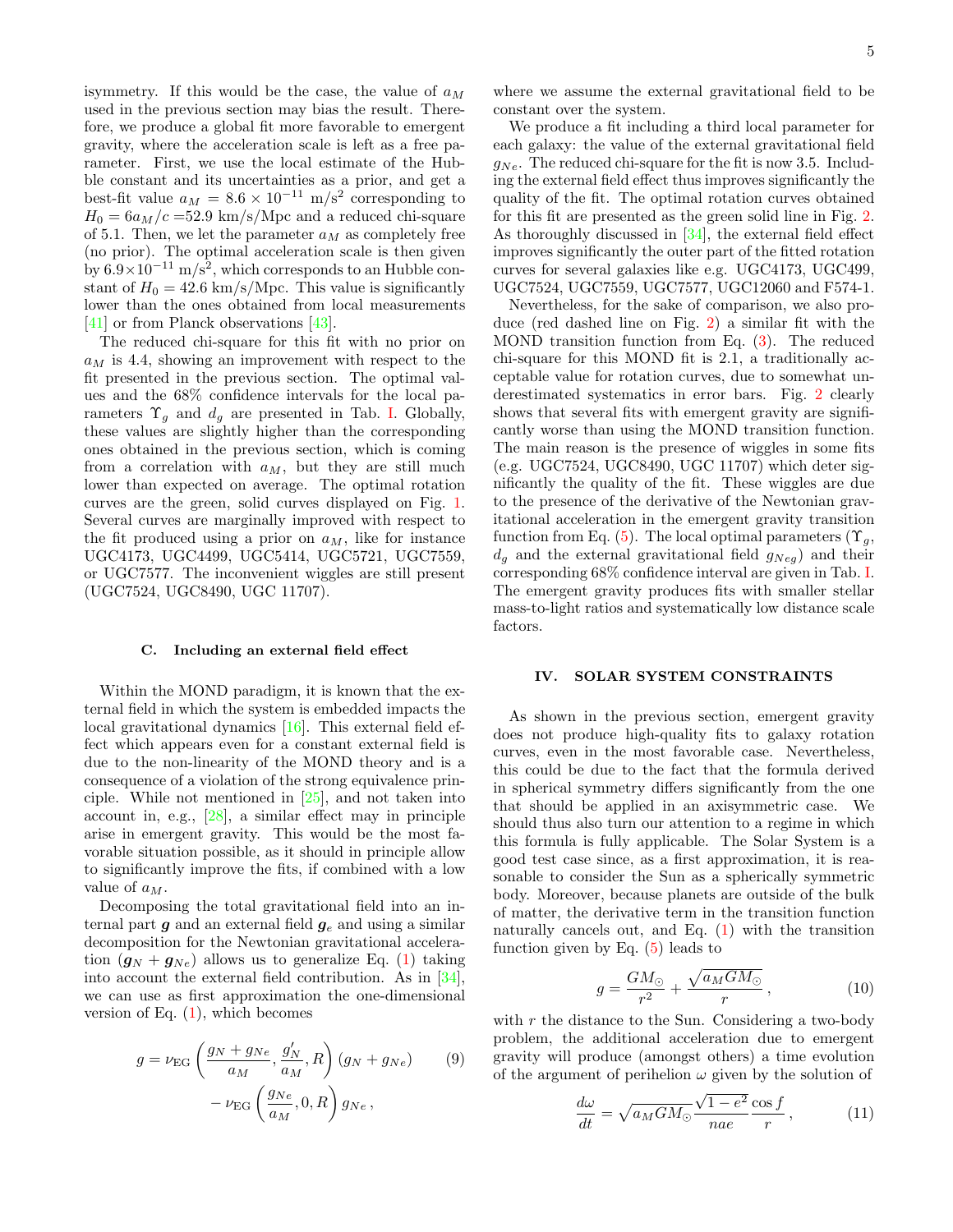

<span id="page-5-0"></span>FIG. 2. Results of the fit using the emergent gravity ( $\nu_{EG}$ ) and the MOND transition function  $\nu_{\text{MOND}}$  including the external field effect. Since the optimal fits do not necessarily produce the same distance scale factor, the radial scales may not be the same. On the top of the plots we mention the radial scale obtained with MOND (corresponding to the dashed red thick lines), at the bottom of the plots we mention the radial scale obtained with the emergent gravity (corresponding to the thick green solid lines).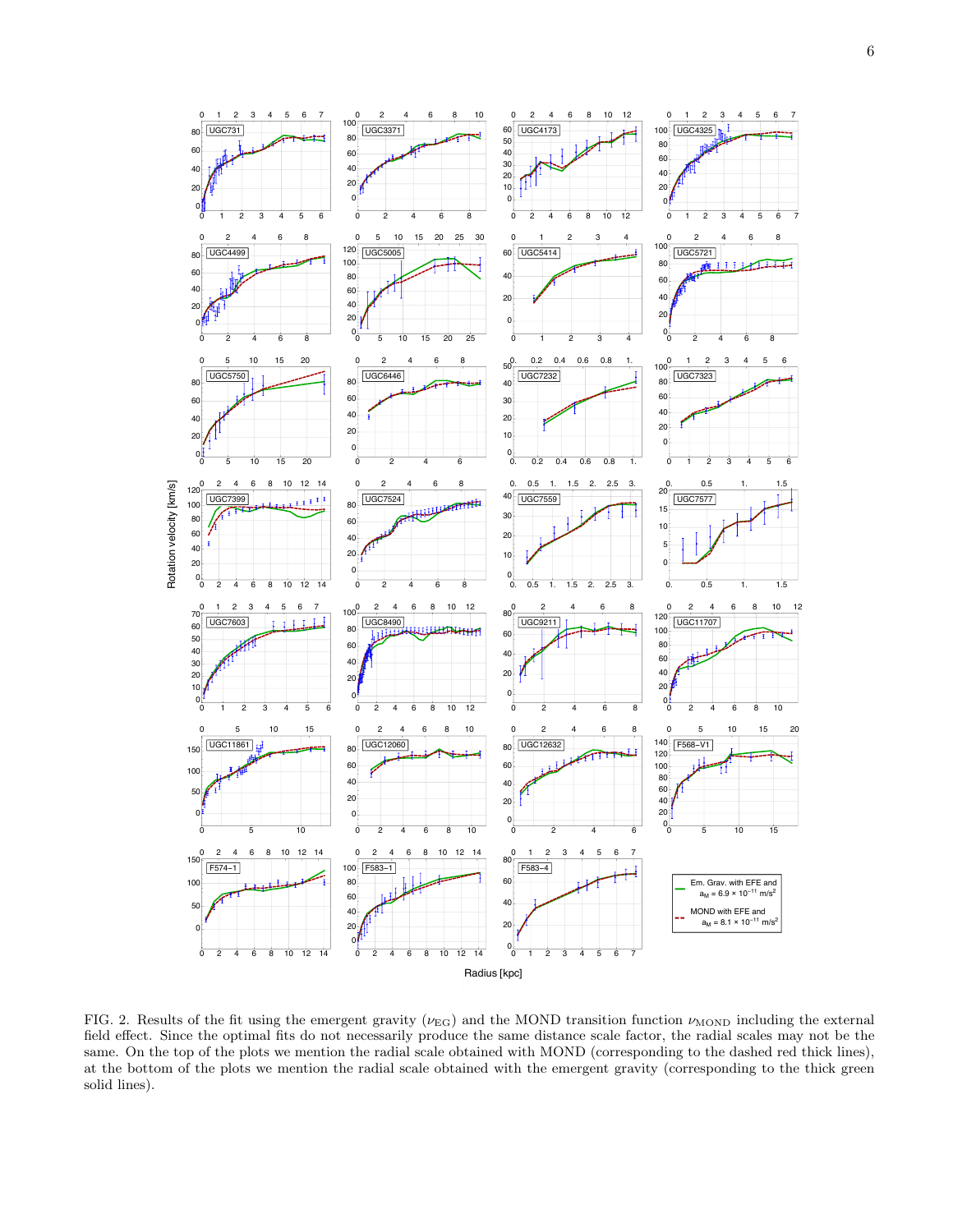<span id="page-6-0"></span>TABLE I. Best-fit local parameters obtained for the different scenarios considered in this analysis: emergent gravity using a fixed value for  $a_M$  (see Sec. [III A\)](#page-2-0), emergent gravity with  $a_M$  as a free parameter (see Sec. [III B\)](#page-2-1), emergent gravity with an external field effect (see Sec. [III C\)](#page-4-0) and the MOND transition function from Eq. [\(3\)](#page-1-2) and the external field effect. The values reported are optimal values and 68 % Bayesian confidence intervals for the parameters. For  $g_{Neg}$ , only the values significantly different from 0 are reported.

|                                | $\nu_{\mathrm{EG}}$   |                                                                   | $\nu_{\mathrm{EG}}$   |                                               | $\nu_{\mathrm{EG}}$                                                                                                                       |                                                                                             |                                                                                                                                                                          | $\nu_{\text{MOND}}$       |                                              |                                                                              |
|--------------------------------|-----------------------|-------------------------------------------------------------------|-----------------------|-----------------------------------------------|-------------------------------------------------------------------------------------------------------------------------------------------|---------------------------------------------------------------------------------------------|--------------------------------------------------------------------------------------------------------------------------------------------------------------------------|---------------------------|----------------------------------------------|------------------------------------------------------------------------------|
|                                | With fixed $a_M$      |                                                                   | No prior on $a_M$     |                                               | With ext. field effect                                                                                                                    |                                                                                             |                                                                                                                                                                          | With ext. field effect    |                                              |                                                                              |
| Opt. $a_M$ [m/s <sup>2</sup> ] | $1.2 \times 10^{-10}$ |                                                                   | $6.9 \times 10^{-11}$ |                                               | $6.9 \times 10^{-11}$                                                                                                                     |                                                                                             |                                                                                                                                                                          | $8.1 \times 10^{-11}$     |                                              |                                                                              |
| $\chi^2_\mathrm{red}$          | 7.1                   |                                                                   | 4.4                   |                                               | 3.5                                                                                                                                       |                                                                                             |                                                                                                                                                                          | 2.1                       |                                              |                                                                              |
|                                | $\Upsilon_q$          | $d_{g}$                                                           | $\Upsilon_q$          | $d_q$                                         | $\Upsilon_q$                                                                                                                              | $d_g$                                                                                       | $\log g_{Neg}$                                                                                                                                                           | $\Upsilon_q$              | $d_g$                                        | $\log g_{Neg}$                                                               |
|                                | $(M/L)_{\odot}$       |                                                                   | $(M/L)_{\odot}$       |                                               | $(M/L)_{\odot}$                                                                                                                           |                                                                                             |                                                                                                                                                                          | $(m/s^2)   (M/L)_{\odot}$ |                                              | $(m/s^2)$                                                                    |
| <b>UGC731</b>                  |                       |                                                                   |                       |                                               |                                                                                                                                           |                                                                                             | $1.74_{-0.21}^{+0.11}$ $0.70_{-0.00}^{+0.01}$ $3.21_{-0.44}^{+0.11}$ $0.70_{-0.00}^{+0.02}$ $3.71_{-0.51}^{+0.54}$ $0.88_{-0.14}^{+0.06}$ $-11.80_{-0.42}^{+0.34}$       |                           |                                              | $5.0^{+0.00}_{-0.49}$ $1.03^{+0.04}_{-0.19}$ $-11.80^{+0.44}_{-1.12}$        |
| <b>UGC3371</b>                 |                       | $1.24^{+0.06}_{-0.09}$ $0.70^{+0.01}_{-0.00}$                     |                       |                                               |                                                                                                                                           |                                                                                             | $\left. 2.10_{-0.24}^{+0.03} \right. 0.70_{-0.00}^{+0.02} \left. \right  2.32_{-0.27}^{+0.24} \left. 0.86_{-0.16}^{+0.00} \right. - 12.20_{-0.78}^{+0.49}$               |                           |                                              | $3.3^{+0.35}_{-0.56}$ $0.99^{+0.00}_{-0.19}$ $-12.50^{+0.70}_{-5.46}$        |
| <b>UGC4173</b>                 |                       | $0.30^{+0.02}_{-0.00}$ $0.70^{+0.01}_{-0.00}$                     |                       | $0.30^{+0.04}_{-0.00}$ $0.70^{+0.01}_{-0.00}$ |                                                                                                                                           | $1.05^{+0.22}_{-0.53}$ $1.00^{+0.05}_{-0.14}$                                               | $-10.40^{+0.06}_{-0.21}$                                                                                                                                                 |                           |                                              | $0.8^{+0.53}_{-0.38}\ 0.99^{+0.10}_{-0.12}\ -11.20^{+0.37}_{-0.22}$          |
| <b>UGC4325</b>                 |                       | $1.46^{+0.21}_{-0.22}$ $0.76^{+0.04}_{-0.05}$                     |                       | $1.70^{+0.33}_{-0.26}$ $0.88^{+0.06}_{-0.08}$ |                                                                                                                                           |                                                                                             | $1.70^{+0.28}_{-0.26}$ $1.07^{+0.07}_{-0.16}$ $-11.80^{+0.42}_{-0.62}$                                                                                                   |                           |                                              | $3.7^{+0.48}_{-0.60} \,\, 1.10^{+0.07}_{-0.10} \,\, - 11.30^{+0.26}_{-0.39}$ |
| <b>UGC4499</b>                 |                       | $0.30 \substack{+0.01 \\ -0.00}$ $0.70 \substack{+0.01 \\ -0.00}$ |                       |                                               |                                                                                                                                           |                                                                                             | $0.30_{-0.00}^{+0.02}$ $0.70_{-0.00}^{+0.01}$ $0.30_{-0.00}^{+0.02}$ $1.02_{-0.12}^{+0.08}$ $-11.70_{-0.24}^{+0.22}$                                                     |                           | $0.3^{+0.05}_{-0.00}$ $1.03^{+0.00}_{-0.11}$ |                                                                              |
| <b>UGC5005</b>                 |                       | $0.30^{+0.09}_{-0.00}$ $0.70^{+0.03}_{-0.00}$                     |                       |                                               |                                                                                                                                           |                                                                                             | $0.30_{-0.00}^{+0.19}$ $0.81_{-0.08}^{+0.03}$ $0.30_{-0.00}^{+0.20}$ $0.91_{-0.18}^{+0.00}$ $-13.20_{-4.93}^{+1.01}$                                                     |                           |                                              | $0.9^{+0.14}_{-0.56}$ $1.01^{+0.02}_{-0.16}$ $-12.70^{+0.76}_{-5.37}$        |
| <b>UGC5414</b>                 |                       | $0.30^{+0.01}_{-0.00}$ $0.70^{+0.01}_{-0.00}$                     |                       | $0.30^{+0.03}_{-0.00}$ $0.70^{+0.01}_{-0.00}$ |                                                                                                                                           |                                                                                             | $\left[0.30^{+0.24}_{-0.00} \right. 0.91^{+0.11}_{-0.13} - 11.90^{+0.72}_{-0.28}$                                                                                        |                           |                                              | $1.0^{+0.08}_{-0.55}$ $0.93^{+0.01}_{-0.18}$ $-11.90^{+1.60}_{-4.92}$        |
| <b>UGC5721</b>                 |                       | $0.66_{-0.06}^{+0.06}$ $1.14_{-0.03}^{+0.03}$                     |                       |                                               | $0.82^{+0.05}_{-0.02}$ $1.30^{+0.00}_{-0.01}$ $0.82^{+0.06}_{-0.02}$ $1.30^{+0.00}_{-0.01}$                                               |                                                                                             |                                                                                                                                                                          |                           | $2.4^{+0.29}_{-0.25}$ $1.23^{+0.07}_{-0.04}$ |                                                                              |
| <b>UGC5750</b>                 |                       | $0.30^{+0.03}_{-0.00}$ $0.70^{+0.02}_{-0.00}$                     |                       |                                               |                                                                                                                                           |                                                                                             | $\left  0.30^{+0.07}_{-0.00} \right. \left. 0.75^{+0.02}_{-0.05} \right  0.30^{+0.14}_{-0.00} \left. 1.00^{+0.07}_{-0.15} \right. \left. -12.30^{+0.47}_{-0.32} \right $ |                           | $0.3^{+0.22}_{-0.00}$ $1.02^{+0.04}_{-0.13}$ |                                                                              |
| <b>UGC6446</b>                 |                       | $0.50^{+0.04}_{-0.05}$ $0.70^{+0.01}_{-0.00}$                     |                       |                                               |                                                                                                                                           | $0.96_{-0.10}^{+0.04}$ $0.70_{-0.00}^{+0.01}$ $1.19_{-0.22}^{+0.03}$ $0.70_{-0.00}^{+0.07}$ | $-13.00^{+0.75}_{-0.06}$                                                                                                                                                 |                           | $1.6^{+0.37}_{-0.14}$ $0.91^{+0.00}_{-0.21}$ | $-12.20^{+0.62}_{-1.53}$                                                     |
| <b>UGC7232</b>                 |                       | $0.30^{+0.09}_{-0.00}$ $0.84^{+0.04}_{-0.09}$                     |                       |                                               |                                                                                                                                           |                                                                                             | $\left  0.30_{-0.00}^{+0.17} \right  0.96_{-0.12}^{+0.04} \left  0.30_{-0.00}^{+0.25} \right  1.00_{-0.15}^{+0.03} - 13.00_{-5.00}^{+0.00}$                              |                           | $0.8^{+0.43}_{-0.31}$ $1.04^{+0.09}_{-0.12}$ |                                                                              |
| <b>UGC7323</b>                 |                       | $0.30^{+0.02}_{-0.00}$ $0.70^{+0.01}_{-0.00}$                     |                       |                                               |                                                                                                                                           | $0.34_{-0.04}^{+0.06}$ $0.78_{-0.06}^{+0.02}$ $0.54_{-0.24}^{+0.03}$ $0.97_{-0.24}^{+0.01}$ | $-11.60^{+0.74}_{-1.30}$                                                                                                                                                 |                           | $0.6^{+0.19}_{-0.12}$ $1.01^{+0.08}_{-0.09}$ |                                                                              |
| <b>UGC7399</b>                 |                       | $1.84^{+0.11}_{-0.06}$ $1.30^{+0.00}_{-0.01}$                     |                       |                                               | $3.16_{-0.10}^{+0.12}$ $1.30_{-0.00}^{+0.00}$ $3.16_{-0.08}^{+0.14}$ $1.30_{-0.01}^{+0.00}$                                               |                                                                                             |                                                                                                                                                                          |                           | $5.0^{+0.00}_{-0.08}$ $1.30^{+0.00}_{-0.01}$ |                                                                              |
| <b>UGC7524</b>                 |                       | $0.30^{+0.01}_{-0.00}$ $0.70^{+0.01}_{-0.00}$                     |                       |                                               |                                                                                                                                           | $0.53_{-0.05}^{+0.03}$ $0.70_{-0.00}^{+0.00}$ $1.52_{-0.15}^{+0.21}$ $0.88_{-0.18}^{+0.10}$ | $-11.20\substack{+0.41 \\ -0.35}$                                                                                                                                        |                           | $1.9^{+0.28}_{-0.34}$ $0.91^{+0.03}_{-0.20}$ | $-11.70^{+0.47}_{-0.72}$                                                     |
| <b>UGC7559</b>                 |                       | - $0.70\substack{+0.01 \\ -0.00}$                                 |                       | $-0.70^{+0.01}_{-0.00}$                       |                                                                                                                                           |                                                                                             | - $0.98^{+0.10}_{-0.12}$ -11.40 <sup>+0.21</sup>                                                                                                                         |                           |                                              | $-0.96^{+0.00}_{-0.22}$ $-12.50^{+0.61}_{-4.27}$                             |
| <b>UGC7577</b>                 |                       | - $0.70\substack{+0.01\\-0.00}$                                   |                       | $-0.70^{+0.02}_{-0.00}$                       |                                                                                                                                           |                                                                                             | - $1.00^{+0.09}_{-0.11}$ $-11.00^{+0.30}_{-0.27}$                                                                                                                        |                           |                                              | - $1.00^{+0.11}_{-0.11}$ $-12.00^{+0.57}_{-0.29}\,$                          |
| <b>UGC7603</b>                 |                       |                                                                   |                       |                                               | $0.30^{+0.03}_{-0.00}$ $0.73^{+0.01}_{-0.03}$ $0.30^{+0.04}_{-0.00}$ $0.91^{+0.02}_{-0.05}$ $0.30^{+0.03}_{-0.00}$ $0.91^{+0.03}_{-0.05}$ |                                                                                             |                                                                                                                                                                          |                           | $0.4^{+0.09}_{-0.08}$ $1.17^{+0.05}_{-0.08}$ |                                                                              |
| <b>UGC8490</b>                 |                       | $0.39^{+0.05}_{-0.05}$ $1.11^{+0.03}_{-0.03}$                     |                       |                                               | $\left.0.48_{-0.03}^{+0.06} \right  1.30_{-0.01}^{+0.00} \left  0.48_{-0.03}^{+0.06} \right  1.30_{-0.01}^{+0.00}$                        |                                                                                             |                                                                                                                                                                          |                           | $1.4^{+0.70}_{-0.00}$ $1.30^{+0.00}_{-0.14}$ |                                                                              |
| <b>UGC9211</b>                 |                       | $0.97^{+0.32}_{-0.53}$ $0.71^{+0.05}_{-0.01}$                     |                       |                                               |                                                                                                                                           |                                                                                             | $1.17^{+0.71}_{-0.55}$ $0.85^{+0.05}_{-0.08}$ $1.42^{+0.66}_{-0.70}$ $0.98^{+0.00}_{-0.19}$ $-12.70^{+0.80}_{-4.43}$                                                     |                           |                                              | $3.0^{+0.56}_{-1.43}$ $1.00^{+0.03}_{-0.14}$ $-12.70^{+0.00}_{-5.78}\,$      |
| <b>UGC11707</b>                |                       | $0.33^{+0.04}_{-0.03}$ $0.70^{+0.01}_{-0.00}$                     |                       |                                               |                                                                                                                                           |                                                                                             | $\left.0.83_{-0.09}^{+0.07} \right. 0.70_{-0.00}^{+0.01} \left. \right  1.55_{-0.20}^{+0.17} \left. 0.70_{-0.00}^{+0.01} \right. - 12.50_{-0.11}^{+0.25}$                |                           |                                              | $3.9^{+0.28}_{-0.79} \,\, 0.71^{+0.10}_{-0.01} \,\, - 12.10^{+0.60}_{-0.13}$ |
| <b>UGC11861</b>                |                       | $0.97 \substack{+0.03 \\ -0.04}$ $0.70 \substack{+0.01 \\ -0.00}$ |                       |                                               |                                                                                                                                           | $1.41^{+0.02}_{-0.08}$ $0.70^{+0.01}_{-0.00}$ $1.76^{+0.06}_{-0.23}$ $0.70^{+0.06}_{-0.00}$ | $-12.00^{+0.53}_{-0.17}$                                                                                                                                                 |                           |                                              | $2.5^{+0.27}_{-0.25}$ $0.97^{+0.06}_{-0.13}$ $-11.30^{+0.26}_{-0.39}$        |
| <b>UGC12060</b>                |                       | $0.98^{+0.12}_{-0.13}$ $0.70^{+0.01}_{-0.00}$                     |                       |                                               |                                                                                                                                           |                                                                                             | $1.69^{+0.13}_{-0.24}$ $0.70^{+0.02}_{-0.00}$ $2.66^{+0.54}_{-0.40}$ $0.98^{+0.10}_{-0.12}$ $-11.20^{+0.29}_{-0.26}$                                                     |                           |                                              | $4.9^{+0.07}_{-1.28}$ $1.00^{+0.09}_{-0.11}$ $-10.80^{+0.06}_{-0.47}$        |
| <b>UGC12632</b>                |                       |                                                                   |                       |                                               | $1.24^{+0.12}_{-0.16}$ $0.70^{+0.01}_{-0.00}$ $2.49^{+0.07}_{-0.43}$ $0.71^{+0.03}_{-0.01}$ $2.47^{+0.13}_{-0.44}$ $0.71^{+0.03}_{-0.01}$ |                                                                                             |                                                                                                                                                                          |                           |                                              | $5.0^{+0.01}_{-0.78}$ $0.95^{+0.07}_{-0.17}$ $-11.80^{+0.38}_{-0.99}$        |
| F568-V1                        |                       | $2.43_{-0.39}^{+0.30}$ $0.75_{-0.05}^{+0.03}$                     |                       |                                               | $\left 2.70_{-0.40}^{+0.51}$ $0.88_{-0.08}^{+0.06}\right 2.66_{-0.44}^{+0.44}$ $0.94_{-0.12}^{+0.02}$                                     |                                                                                             |                                                                                                                                                                          |                           |                                              | $5.0^{+0.00}_{-0.78}$ $1.04^{+0.03}_{-0.13}$ $-12.10^{+0.45}_{-5.18}$        |
| F574-1                         |                       | $1.81^{+0.08}_{-0.11}$ $0.70^{+0.01}_{-0.00}$                     |                       |                                               |                                                                                                                                           | $2.50^{+0.11}_{-0.15}$ $0.70^{+0.01}_{-0.00}$ $5.00^{+0.00}_{-0.23}$ $0.94^{+0.04}_{-0.08}$ | $-10.30_{-0.17}^{+0.00}$                                                                                                                                                 | $5.0^{+0.00}_{-0.80}$     | $0.98 \substack{+0.05 \\ -0.17}$             | $-11.10^{+0.21}_{-0.81}$                                                     |
| F583-1                         |                       | $1.15^{+0.13}_{-0.24}$ $0.70^{+0.03}_{-0.00}$                     |                       |                                               |                                                                                                                                           |                                                                                             | $\left 1.64^{+0.27}_{-0.36} \right. 0.75^{+0.03}_{-0.05} \left 1.84^{+0.31}_{-0.37} \right. 0.96^{+0.01}_{-0.23} - 12.20^{+0.54}_{-1.11}$                                |                           | $2.3^{+0.50}_{-0.46}$ $0.97^{+0.00}_{-0.11}$ |                                                                              |
| F583-4                         |                       | $0.41^{+0.15}_{-0.11}$ $0.88^{+0.04}_{-0.10}$                     |                       |                                               |                                                                                                                                           |                                                                                             | $0.69_{-0.21}^{+0.30}$ $0.96_{-0.11}^{+0.07}$ $1.21_{-0.81}^{+0.03}$ $1.00_{-0.14}^{+0.06}$ $-12.50_{-5.21}^{+2.06}$                                                     |                           |                                              | $3.3^{+0.00}_{-2.03}$ $1.00^{+0.08}_{-0.13}$ $-11.70^{+0.76}_{-6.46}$        |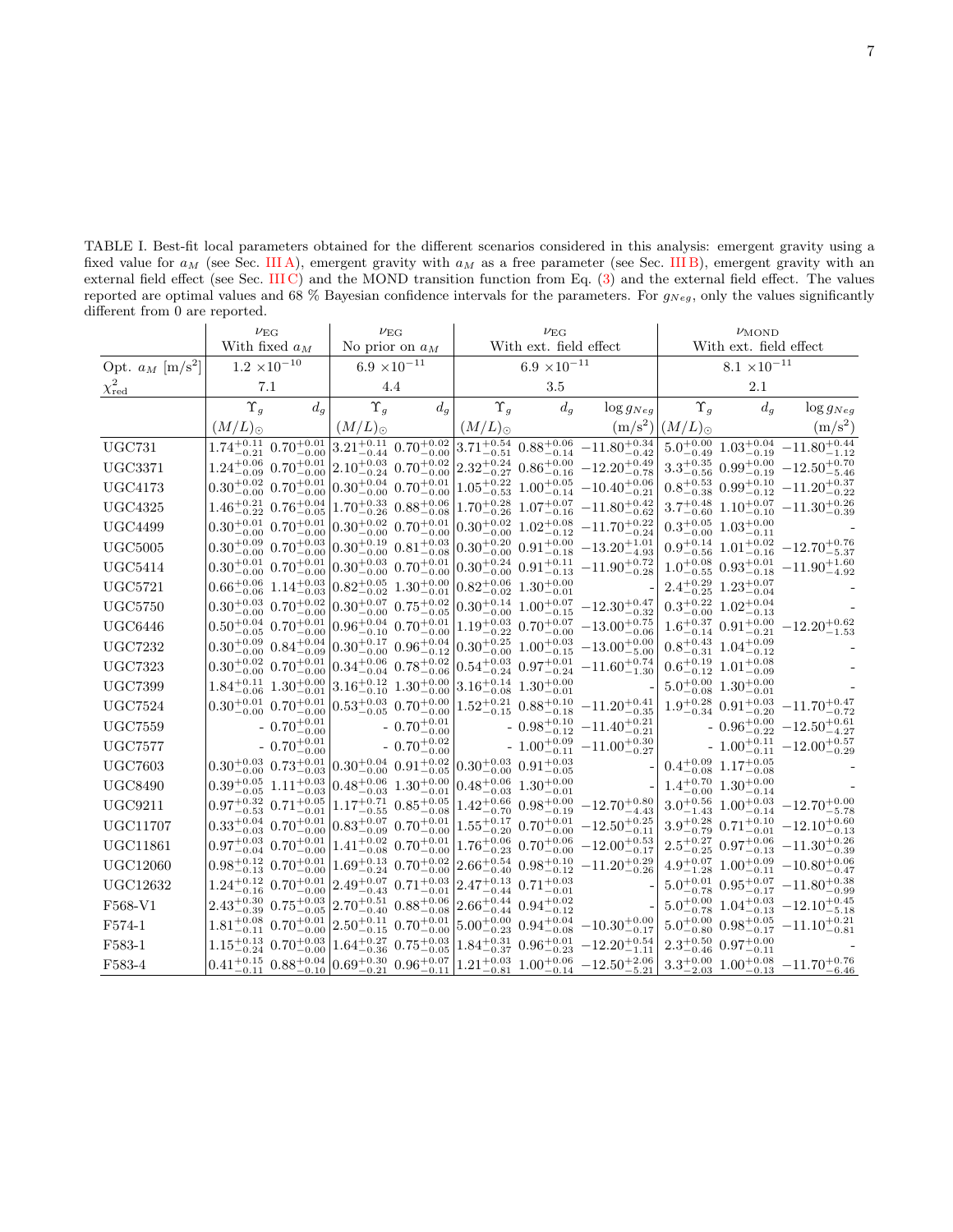with a the semi-major axis, e the eccentricity,  $n = 2\pi/P$ the mean motion  $(P \t{ the period})$  and  $f \t{ the true anomaly}$ . At first order, one finds the expression of the secular advance of perihelion produced by emergent gravity (see also Eq.  $(64)$  from [\[44\]](#page-8-36) for a similar calculation)

<span id="page-7-1"></span>
$$
\left\langle \frac{d\omega}{dt} \right\rangle = \sqrt{\frac{a_M}{a}} \frac{1 - e^2 - \sqrt{1 - e^2}}{e^2} . \tag{12}
$$

The motion of planets around the Sun is inferred by planetary ephemerides analyses from an impressive number of different observations: radioscience observations of spacecraft that orbited around Mercury, Venus, Mars and Saturn, flyby tracking of spacecraft close to Mercury, Jupiter, Uranus and Neptune and optical observations of all planets [\[45–](#page-8-37)[50\]](#page-9-0). Estimations of anomalous supplementary advances of perihelia have been derived with the INPOP (Intégrateur Numérique Planétaire de l'Observatoire de Paris) ephemerides [\[48\]](#page-9-1) and are given in Tab. [II.](#page-7-0) These values correspond to the interval in which the differences of postfit residuals in the ephemerides analysis are below 5 %. Similar results have also been obtained by the Ephemerides of Planets and the Moon (EPM) [\[50\]](#page-9-0).

The secular advance of the argument of perihelion for the different planets produced by emergent gravity is seven orders of magnitude larger than what is currently allowed by observations, an unacceptable discrepancy. This is shown in Tab. [II](#page-7-0) where the value of the advance of perihelion due to emergent gravity using an acceleration scale of  $a_M$ =6.9 ×10<sup>-11</sup> m/s<sup>2</sup> (determined from the fit to galactic rotation curves in the most favorable case, see previous section) is presented. Larger values of  $a_M$ would lead to an even larger discrepancy. Let us note that an hypothetical Galactic external field effect would add a quadrupole term to the problem, which is a severe constraint for MOND transition functions [\[34,](#page-8-29) [46,](#page-9-2) [51,](#page-9-3) [52\]](#page-9-4), but would not reduce the reported discrepancy for emergent gravity. Such a difference, already mentioned in [\[27\]](#page-8-22), is unacceptable and such an effect would have undoubtedly been observed.

## V. CONCLUSIONS

The emergent gravity developed by Verlinde [\[25\]](#page-8-20) leads to predictions similar to the MOND phenomenology, but not quite identical. In this paper, we study its impacts on galactic rotation curves and within the Solar System. At galactic scales, the emergent gravity formula produces fits to rotation curves that are less satisfactory than using MOND, a conclusion also reached in a similar analysis [\[53\]](#page-9-5). First of all, the Hubble constant that is demanded by the data is extremely low compared to that inferred from the cosmic microwave background or other measurements  $(42.6 \text{ km/s/Mpc}, \text{see} \text{Sec. III B})$ . Moreover, the preferred distances are systematically low, and the best-fit stellar mass-to-light ratios tend to be rather low too. And even by letting all these parameters free,

<span id="page-7-0"></span>TABLE II. Col. 2: estimation of the secular advance of the argument of perihelion  $\omega$  for the different planets for the emer-gent gravity (see Eq. [\(12\)](#page-7-1) with  $a_M=6.9 \times 10^{-11} \text{ m/s}^2$ . Col. 3: estimation of a secular advance of periastron from the IN-POP planetary ephemerides (from [\[48\]](#page-9-1)). Emergent gravity predicts effects on the planetary motion that are seven orders of magnitude too large compared to observations.

|         | $\left \left\langle \frac{d\omega}{dt} \right\rangle$ from Eq. (12) $\left\langle \frac{d\omega}{dt} \right\rangle$ from [48] |                  |
|---------|-------------------------------------------------------------------------------------------------------------------------------|------------------|
|         | $\text{mas/cy}$                                                                                                               | $\text{mas/cy}$  |
| Mercury | $-1.01 \times 10^7$                                                                                                           | $0.4 \pm 0.6$    |
| Venus   | $-0.82 \times 10^7$                                                                                                           | $0.2 \pm 1.5$    |
| Earth   | $-0.70 \times 10^7$                                                                                                           | $-0.2 \pm 0.9$   |
| Mars    | $-0.57 \times 10^{7}$                                                                                                         | $-0.04 \pm 0.15$ |
| Jupiter | $-0.31 \times 10^7$                                                                                                           | $-41 \pm 42$     |
| Saturn  | $-0.23 \times 10^7$                                                                                                           | $0.15 \pm 0.65$  |

and with the help of a putative external field effect, the fits produce reduced chi-square significantly higher than the MOND ones. This is due to the fact that emergent gravity produces wiggles in the rotation curves that are unobserved in the data. We caution that these conclusions rely on the assumption that the transition between the Newtonian and emergent gravity regimes derived in spherical symmetry is roughly applicable to axisymmetric systems. Nevertheless, since the problem is rooted in the dependence on the radial derivative of the Newtonian acceleration, we suspect this generic problem would not go away in a more rigorous axisymmetric case. The general lesson from this is that the MOND formula, whatever its origin, tends to produce a quite reasonable description of the observed data in rotationally-supported galaxies, and that a force law deviating from it is not guaranteed to be as successful, as illustrated here.

We then tested the predicted weak-field transition from emergent gravity in a regime where it should a priori be fully applicable, i.e. in the Solar System. There, emergent gravity produces a deviation from Newtonian gravity seven orders of magnitude larger than what is allowed by current measurements. This rules out the present emergent gravity weak-field formula with high confidence, unless a screening-like mechanism can be found to reduce strongly this deviation in the Solar System. One example of such a mechanism is actually proposed in [\[54\]](#page-9-6) where a scenario of a field-like dark mass is suggested, with maximally anisotropic pressure. As noticed in [\[54,](#page-9-6) [55\]](#page-9-7), this leads to deviations much smaller in the Solar System. Nevertheless, this scenario might lead to a Catch-22 problem since the MOND-like behavior is completely suppressed (this can be noticed in Eq.  $(14)$  from [\[54\]](#page-9-6) where the logarithmic term responsible for the MOND-like behavior disappears in the case  $w' = -1$  which corresponds to a field-like dark mass) and is therefore not viable either to explain galaxy rotation curves.

The two problems addressed in this communication may hypothetically be solved by altering the current pre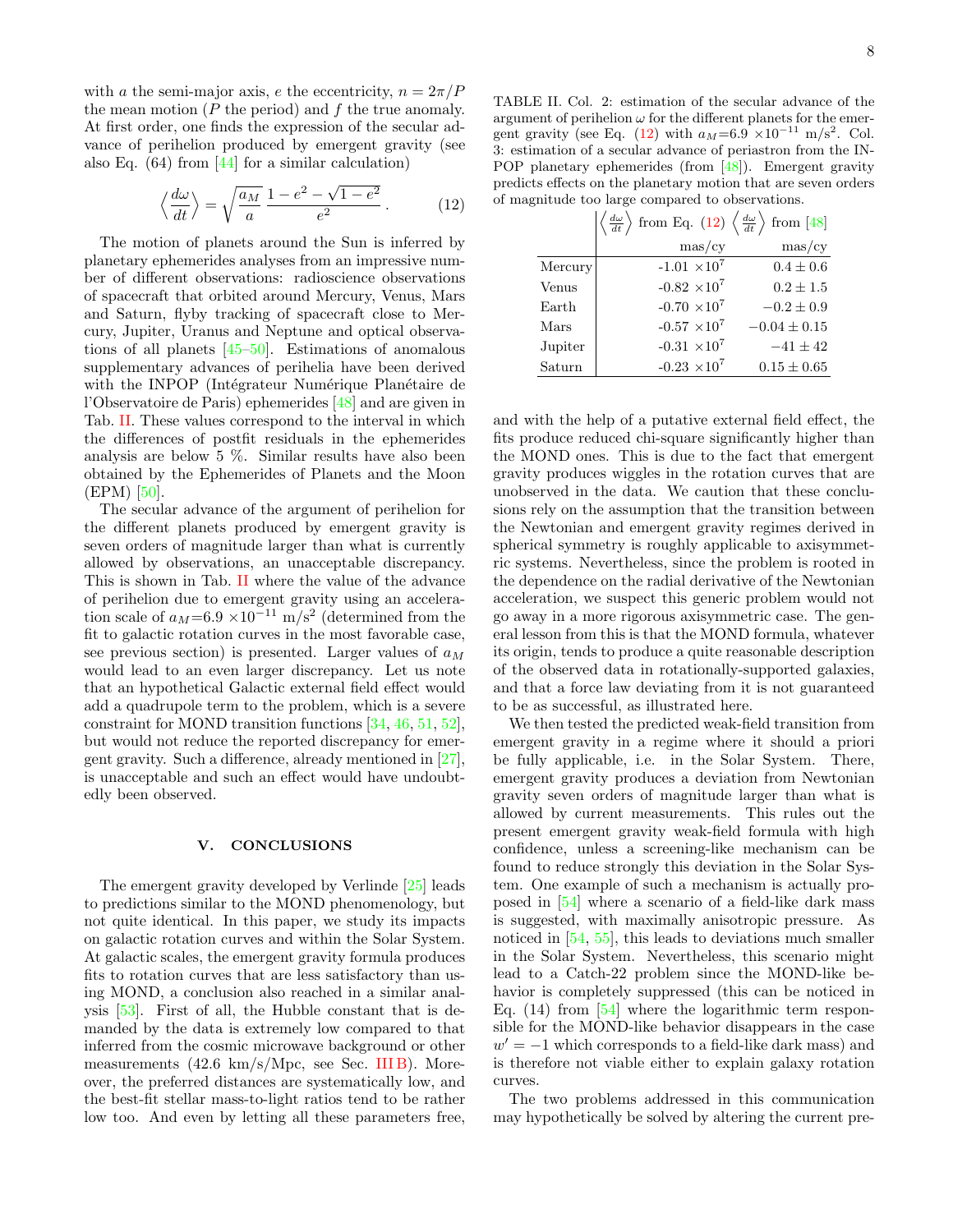dictions from emergent gravity. For instance, a mechanism could be found to reduce the expected deviation from General relativity in the Solar System. Nevertheless, the nature of the two problems which we uncovered is very different: the discrepancy at galactic scales is rooted in the dependence on the radial derivative of the Newtonian acceleration, while this derivative has no im-

- <span id="page-8-0"></span>[1] G. Bertone, ed., *Particle Dark Matter: Observations*, [Models and Searches](http://dx.doi.org/10.1017/CBO9780511770739) (Cambridge Univ. Press, Cambridge, 2010).
- [2] R. H. Sanders, The dark matter problem (Cambridge Univ. Press, 2010).
- <span id="page-8-1"></span>[3] G. Bertone and D. Hooper, Submitted to: Rev. Mod. Phys. (2016), [arXiv:1605.04909 \[astro-ph.CO\].](http://arxiv.org/abs/1605.04909)
- <span id="page-8-2"></span>[4] G. Jungman, M. Kamionkowski, and K. Griest, [Phys.](http://dx.doi.org/10.1016/0370-1573(95)00058-5) Rept. 267[, 195 \(1996\),](http://dx.doi.org/10.1016/0370-1573(95)00058-5) [arXiv:hep-ph/9506380 \[hep-ph\].](http://arxiv.org/abs/hep-ph/9506380)
- [5] L. Bergström, [Reports on Progress in Physics](http://dx.doi.org/10.1088/0034-4885/63/5/2r3) 63, 793 [\(2000\),](http://dx.doi.org/10.1088/0034-4885/63/5/2r3) [hep-ph/0002126.](http://arxiv.org/abs/hep-ph/0002126)
- [6] G. Bertone, D. Hooper, and J. Silk, [Phys. Rept.](http://dx.doi.org/10.1016/j.physrep.2004.08.031) 405, [279 \(2005\),](http://dx.doi.org/10.1016/j.physrep.2004.08.031) [arXiv:hep-ph/0404175 \[hep-ph\].](http://arxiv.org/abs/hep-ph/0404175)
- [7] J. L. Feng, [Ann. Rev. Astron. Astrophys.](http://dx.doi.org/10.1146/annurev-astro-082708-101659) 48, 495 (2010), [arXiv:1003.0904 \[astro-ph.CO\].](http://arxiv.org/abs/1003.0904)
- <span id="page-8-3"></span>[8] M. Klasen, M. Pohl, and G. Sigl, [Progress in Particle and](http://dx.doi.org/10.1016/j.ppnp.2015.07.001) [Nuclear Physics](http://dx.doi.org/10.1016/j.ppnp.2015.07.001) 85, 1 (2015), [arXiv:1507.03800 \[hep-ph\].](http://arxiv.org/abs/1507.03800)
- <span id="page-8-4"></span>[9] M. S. Pawlowski, B. Famaey, D. Merritt, and P. Kroupa, ApJ 815[, 19 \(2015\),](http://dx.doi.org/10.1088/0004-637X/815/1/19) [arXiv:1510.08060.](http://arxiv.org/abs/1510.08060)
- <span id="page-8-5"></span>[10] C. S. Frenk and S. D. M. White, [Annalen Phys.](http://dx.doi.org/10.1002/andp.201200212) 524, 507 [\(2012\),](http://dx.doi.org/10.1002/andp.201200212) [arXiv:1210.0544 \[astro-ph.CO\].](http://arxiv.org/abs/1210.0544)
- <span id="page-8-6"></span>[11] J. I. Read, G. Iorio, O. Agertz, and F. Fraternali, [MN-](http://dx.doi.org/10.1093/mnras/stw1876)RAS 462[, 3628 \(2016\),](http://dx.doi.org/10.1093/mnras/stw1876) [arXiv:1601.05821.](http://arxiv.org/abs/1601.05821)
- <span id="page-8-7"></span>[12] D. N. Spergel and P. J. Steinhardt, [Phys. Rev. Lett.](http://dx.doi.org/10.1103/PhysRevLett.84.3760) 84, [3760 \(2000\),](http://dx.doi.org/10.1103/PhysRevLett.84.3760) [arXiv:astro-ph/9909386 \[astro-ph\].](http://arxiv.org/abs/astro-ph/9909386)
- <span id="page-8-8"></span>[13] A. Kamada, M. Kaplinghat, A. B. Pace, and H.-B. Yu, (2016), [arXiv:1611.02716 \[astro-ph.GA\].](http://arxiv.org/abs/1611.02716)
- <span id="page-8-9"></span>[14] L. Berezhiani and J. Khoury, [Phys. Rev. D](http://dx.doi.org/10.1103/PhysRevD.92.103510) 92, 103510 [\(2015\),](http://dx.doi.org/10.1103/PhysRevD.92.103510) [arXiv:1507.01019.](http://arxiv.org/abs/1507.01019)
- <span id="page-8-10"></span>[15] A. Finzi, MNRAS **127**[, 21 \(1963\).](http://dx.doi.org/10.1093/mnras/127.1.21)
- <span id="page-8-11"></span>[16] M. Milgrom, ApJ 270[, 365 \(1983\);](http://dx.doi.org/10.1086/161130) ApJ 270[, 384 \(1983\);](http://dx.doi.org/10.1086/161132) ApJ 270[, 371 \(1983\).](http://dx.doi.org/10.1086/161131)
- <span id="page-8-12"></span>[17] J. D. Bekenstein, "Alternatives to Dark Matter: Modified Gravity as an Alternative to dark Matter," (Cambridge Univ. Press, 2010) Chap. 6, pp. 95–114, [arXiv:1001.3876](http://arxiv.org/abs/1001.3876) [\[astro-ph.CO\].](http://arxiv.org/abs/1001.3876)
- <span id="page-8-13"></span>[18] K. A. Oman, J. F. Navarro, A. Fattahi, C. S. Frenk, T. Sawala, S. D. M. White, R. Bower, R. A. Crain, M. Furlong, M. Schaller, J. Schaye, and T. Theuns, [MN-](http://dx.doi.org/ 10.1093/mnras/stv1504)RAS 452[, 3650 \(2015\),](http://dx.doi.org/ 10.1093/mnras/stv1504) [arXiv:1504.01437.](http://arxiv.org/abs/1504.01437)
- <span id="page-8-14"></span>[19] B. Famaey and S. S. McGaugh, [Living Reviews in Rela](http://www.livingreviews.org/lrr-2012-10)tivity 15[, 10 \(2012\),](http://www.livingreviews.org/lrr-2012-10) [arXiv:1112.3960 \[astro-ph.CO\].](http://arxiv.org/abs/1112.3960)
- <span id="page-8-15"></span>[20] F. Lelli, F. Fraternali, and M. Verheijen, [MNRAS](http://dx.doi.org/10.1093/mnrasl/slt053) 433, [L30 \(2013\),](http://dx.doi.org/10.1093/mnrasl/slt053) [arXiv:1304.4250.](http://arxiv.org/abs/1304.4250)
- <span id="page-8-16"></span>[21] S. McGaugh, Galaxies 2[, 601 \(2014\),](http://dx.doi.org/10.3390/galaxies2040601) [arXiv:1412.3767.](http://arxiv.org/abs/1412.3767)
- <span id="page-8-17"></span>[22] F. Lüghausen, B. Famaey, and P. Kroupa, [Canadian](http://dx.doi.org/10.1139/cjp-2014-0168) [Journal of Physics](http://dx.doi.org/10.1139/cjp-2014-0168) 93, 232 (2015), [arXiv:1405.5963.](http://arxiv.org/abs/1405.5963)
- <span id="page-8-18"></span>[23] F. Renaud, B. Famaey, and P. Kroupa, [MNRAS](http://dx.doi.org/10.1093/mnras/stw2331) 463, [3637 \(2016\),](http://dx.doi.org/10.1093/mnras/stw2331) [arXiv:1609.04407.](http://arxiv.org/abs/1609.04407)
- <span id="page-8-19"></span>[24] G. W. Angus, K. J. van der Heyden, B. Famaey, G. Gentile, S. S. McGaugh, and W. J. G. de Blok, [MNRAS](http://dx.doi.org/10.1111/j.1365-2966.2012.20532.x) 421, [2598 \(2012\),](http://dx.doi.org/10.1111/j.1365-2966.2012.20532.x) [arXiv:1201.3185.](http://arxiv.org/abs/1201.3185)

pact in the Solar System predictions. This fundamental difference may be an obstacle for modifying the current formalism in order to fit both types of observations. In the absence of an alteration of the present formalism, we conclude that the emergent gravity as developed in [\[25\]](#page-8-20) is not viable observationally.

- <span id="page-8-20"></span>[25] E. P. Verlinde, ArXiv e-prints (2016), [arXiv:1611.02269](http://arxiv.org/abs/1611.02269) [\[hep-th\].](http://arxiv.org/abs/1611.02269)
- <span id="page-8-21"></span>[26] M. Milgrom, [Physics Letters A](http://dx.doi.org/10.1016/S0375-9601(99)00077-8) 253, 273 (1999), [astro](http://arxiv.org/abs/astro-ph/9805346)[ph/9805346.](http://arxiv.org/abs/astro-ph/9805346)
- <span id="page-8-22"></span>[27] M. Milgrom and R. H. Sanders, ArXiv e-prints (2016), [arXiv:1612.09582.](http://arxiv.org/abs/1612.09582)
- <span id="page-8-23"></span>[28] M. M. Brouwer, M. R. Visser, A. Dvornik, H. Hoekstra, K. Kuijken, E. A. Valentijn, M. Bilicki, C. Blake, S. Brough, H. Buddelmeijer, T. Erben, C. Heymans, H. Hildebrandt, B. W. Holwerda, A. M. Hopkins, D. Klaes, J. Liske, J. Loveday, J. McFarland, R. Naka-jima, C. Sifón, and E. N. Taylor, [MNRAS](http://dx.doi.org/ 10.1093/mnras/stw3192) 466, 2547 [\(2017\),](http://dx.doi.org/ 10.1093/mnras/stw3192) [arXiv:1612.03034.](http://arxiv.org/abs/1612.03034)
- <span id="page-8-24"></span>[29] D.-f. Zeng, ArXiv e-prints (2017), [arXiv:1701.00690.](http://arxiv.org/abs/1701.00690)
- <span id="page-8-25"></span>[30] A. Diez-Tejedor, A. X. Gonzalez-Morales, and G. Niz, ArXiv e-prints (2016), [arXiv:1612.06282.](http://arxiv.org/abs/1612.06282)
- <span id="page-8-26"></span>[31] S. Ettori, V. Ghirardini, D. Eckert, F. Dubath, and E. Pointecouteau, ArXiv e-prints (2016), [arXiv:1612.07288.](http://arxiv.org/abs/1612.07288)
- <span id="page-8-27"></span>[32] R. H. Sanders, ApJ 512[, L23 \(1999\),](http://dx.doi.org/10.1086/311865) [astro-ph/9807023.](http://arxiv.org/abs/astro-ph/9807023)
- <span id="page-8-28"></span>[33] G. W. Angus, B. Famaey, and D. A. Buote, [MNRAS](http://dx.doi.org/10.1111/j.1365-2966.2008.13353.x) 387[, 1470 \(2008\),](http://dx.doi.org/10.1111/j.1365-2966.2008.13353.x) [arXiv:0709.0108.](http://arxiv.org/abs/0709.0108)
- <span id="page-8-29"></span>[34] A. Hees, B. Famaey, G. W. Angus, and G. Gentile, MNRAS 455[, 449 \(2016\),](http://dx.doi.org/10.1093/mnras/stv2330) [arXiv:1510.01369.](http://arxiv.org/abs/1510.01369)
- <span id="page-8-32"></span>[35] S. S. McGaugh, F. Lelli, and J. M. Schombert, [Physical](http://dx.doi.org/10.1103/PhysRevLett.117.201101) Review Letters 117[, 201101 \(2016\),](http://dx.doi.org/10.1103/PhysRevLett.117.201101) [arXiv:1609.05917.](http://arxiv.org/abs/1609.05917)
- <span id="page-8-30"></span>[36] K. G. Begeman, A. H. Broeils, and R. H. Sanders, MN-RAS 249, 523 (1991).
- [37] R. H. Sanders and M. A. W. Verheijen, [ApJ](http://dx.doi.org/10.1086/305986) 503, 97 [\(1998\),](http://dx.doi.org/10.1086/305986) [astro-ph/9802240.](http://arxiv.org/abs/astro-ph/9802240)
- [38] W. J. G. de Blok and S. S. McGaugh, ApJ 508[, 132](http://dx.doi.org/10.1086/306390) [\(1998\),](http://dx.doi.org/10.1086/306390) [astro-ph/9805120.](http://arxiv.org/abs/astro-ph/9805120)
- [39] R. H. Sanders and E. Noordermeer, [MNRAS](http://dx.doi.org/10.1111/j.1365-2966.2007.11981.x) 379, 702 [\(2007\),](http://dx.doi.org/10.1111/j.1365-2966.2007.11981.x) [astro-ph/0703352.](http://arxiv.org/abs/astro-ph/0703352)
- <span id="page-8-31"></span>[40] G. Gentile, B. Famaey, and W. J. G. de Blok, [A&A](http://dx.doi.org/10.1051/0004-6361/201015283) 527, [A76 \(2011\),](http://dx.doi.org/10.1051/0004-6361/201015283) [arXiv:1011.4148 \[astro-ph.CO\].](http://arxiv.org/abs/1011.4148)
- <span id="page-8-33"></span>[41] A. G. Riess, L. M. Macri, S. L. Hoffmann, D. Scolnic, S. Casertano, A. V. Filippenko, B. E. Tucker, M. J. Reid, D. O. Jones, J. M. Silverman, R. Chornock, P. Challis, W. Yuan, P. J. Brown, and R. J. Foley, [ApJ](http://dx.doi.org/ 10.3847/0004-637X/826/1/56) 826, 56 [\(2016\),](http://dx.doi.org/ 10.3847/0004-637X/826/1/56) [arXiv:1604.01424.](http://arxiv.org/abs/1604.01424)
- <span id="page-8-34"></span>[42] R. A. Swaters, R. H. Sanders, and S. S. McGaugh, [ApJ](http://dx.doi.org/10.1088/0004-637X/718/1/380) 718[, 380 \(2010\),](http://dx.doi.org/10.1088/0004-637X/718/1/380) [arXiv:1005.5456 \[astro-ph.CO\].](http://arxiv.org/abs/1005.5456)
- <span id="page-8-35"></span>[43] Planck Collaboration, A&A **594**[, A13 \(2016\),](http://dx.doi.org/10.1051/0004-6361/201525830) [arXiv:1502.01589.](http://arxiv.org/abs/1502.01589)
- <span id="page-8-36"></span>[44] H.-J. Blome, C. Chicone, F. W. Hehl, and B. Mashhoon, Phys. Rev. D 81[, 065020 \(2010\),](http://dx.doi.org/10.1103/PhysRevD.81.065020) [arXiv:1002.1425 \[gr-qc\].](http://arxiv.org/abs/1002.1425)
- <span id="page-8-37"></span>[45] W. M. Folkner, J. G. Williams, and D. H. Boggs, Interplanetary Network Progress Report 178, C1 (2009); A. S. Konopliv, S. W. Asmar, W. M. Folkner, O. Karatekin, D. C. Nunes, S. E. Smrekar, C. F. Yoder, and M. T. Zuber, Icarus 211[, 401 \(2011\);](http://dx.doi.org/ 10.1016/j.icarus.2010.10.004) W. M.